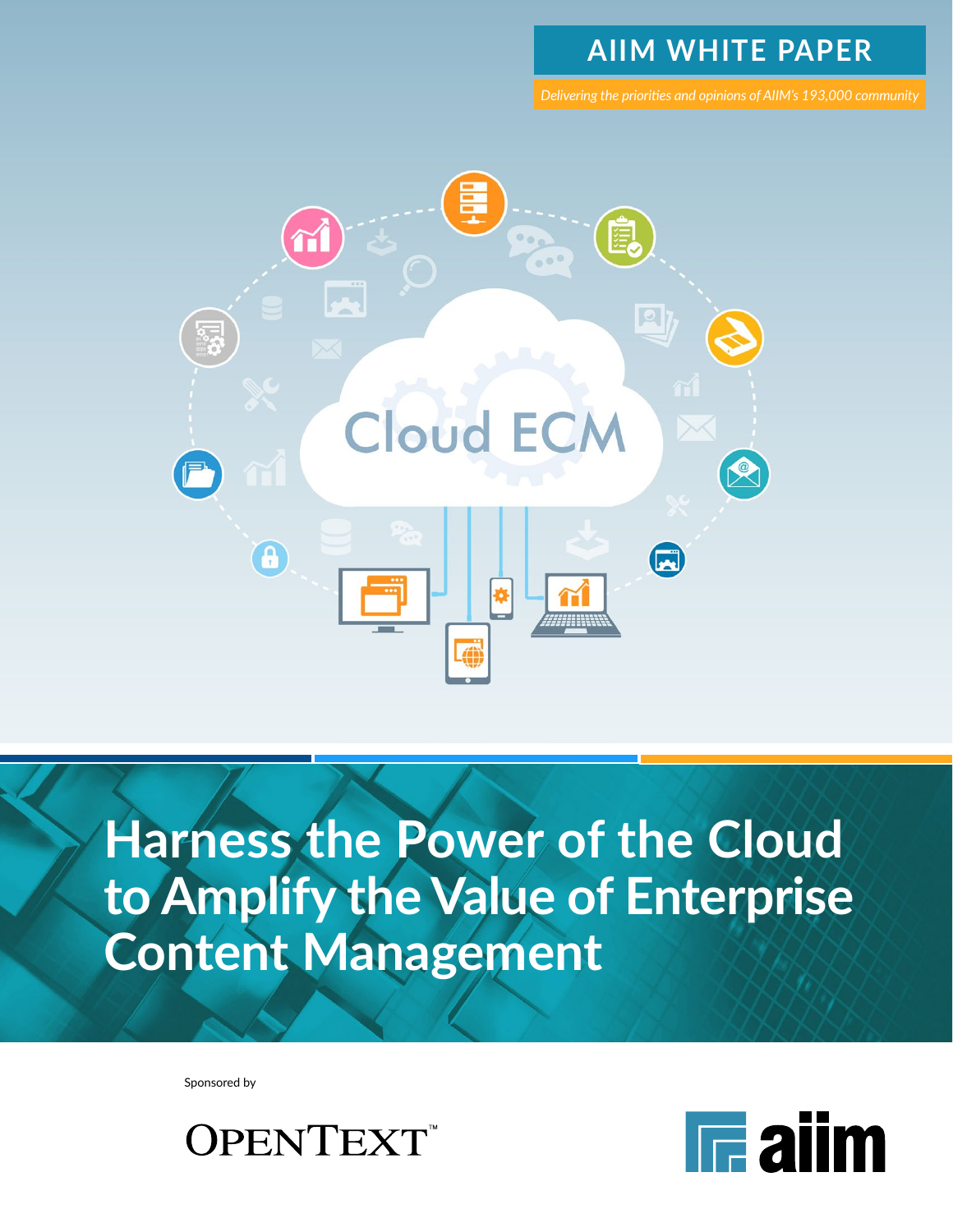# <span id="page-1-0"></span>*IRailm* WHITE PAPER

Delivering the priorities and opinions of AIIM's 193,000 community

### Harness the Power of the Cloud to Amplify the Value of Enterprise Content Management

# About the White Paper

As the non-profit association dedicated to nurturing, growing and supporting the user and supplier communities of ECM (Enterprise Content Management) and Social Business Systems, AIIM is proud to provide this research at no charge. In this way the entire community can take full advantage of the education, thought-leadership and direction provided by our work. Our objective is to present the "wisdom of the crowds" based on our 193,000-strong community.

We are happy to extend free use of the materials in this report to end-user companies and to independent consultants, but not to suppliers of ECM systems, products and services, other than OpenText, its subsidiaries, and its partners. Any use of this material must carry the attribution - "© AIIM 2016 [www.aiim.org](http://www.aiim.org) / © OpenText [www.opentext.com](http://www.opentext.com)"

Rather than redistribute a copy of this report to your colleagues, we would prefer that you direct them to [www.aiim.org/](http://www.aiim.org/research) [research](http://www.aiim.org/research) for a download of their own.

Our ability to deliver such high-quality research is made possible by the financial support of our underwriting sponsor, without whom we would have to return to a paid subscription model. For that, we hope you will join us in thanking our underwriter for this support:

### **OPENTEXT**

#### **OpenText**

275 Frank Tompa Drive Waterloo, ON N2L 0A1 Canada Tel: 519-888-7111 Web: www.opentext.com

# 淵

# Process used and survey demographics

The survey results quoted in this report are taken from a variety of industry reports released by AIIM, collected from individual members of the AIIM community surveyed using a web-based tool. Invitations to take the survey were sent via email to a selection of AIIM's 193,000 registered individuals.



# About AIIM

AIIM has been an advocate and supporter of information professionals for nearly 70 years. The association's mission is to ensure that information professionals understand the current and future challenges of managing information assets in an era of social, mobile, cloud and big data. AIIM builds on a strong heritage of research and member service. Today, AIIM is a global, non-profit organization that provides independent research, education and certification programs to information professionals. AIIM represents the entire information management community: practitioners, technology suppliers, integrators and consultants. AIIM runs training programs, which can be found at [http://www.](http://www.aiim.org/Training) [aiim.org/Training.](http://www.aiim.org/Training)



*Intelligence, AIIM*

© 2016 © 2016

**[AIIM](http://www.aiim.org) OpenText**  1100 Wayne Avenue, Suite 1100 275 Frank Tompa Drive (+1) 301 587-8202 Tel: 519-888-7111

# About the author

Bob Larrivee is Vice President of Market Intelligence at AIIM, and an internationally recognized subject matter expert and thought leader with over thirty years of experience in the fields of information and process management. Bob is an avid techie with a focus on process improvement, and the application of advanced technologies to enhance and **Bob Larrivee** *President* automate business operations.

Silver Spring, MD 20910 Waterloo, ON N2L 0A1 Canada www.aiim.org example and the web: www.opentext.com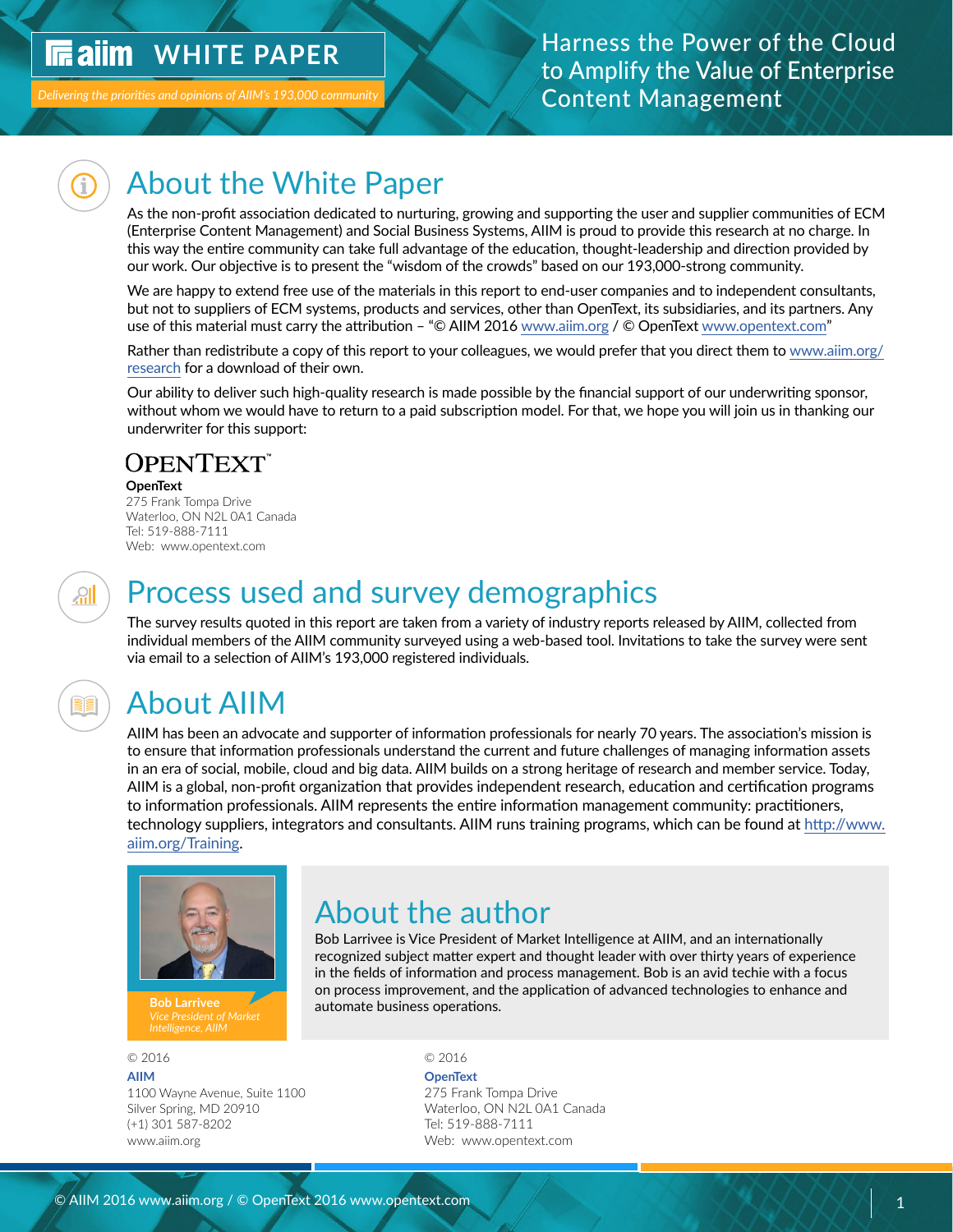Harness the Power of the Cloud to Amplify the Value of Enterprise **Content Management** 

# **Table of Contents**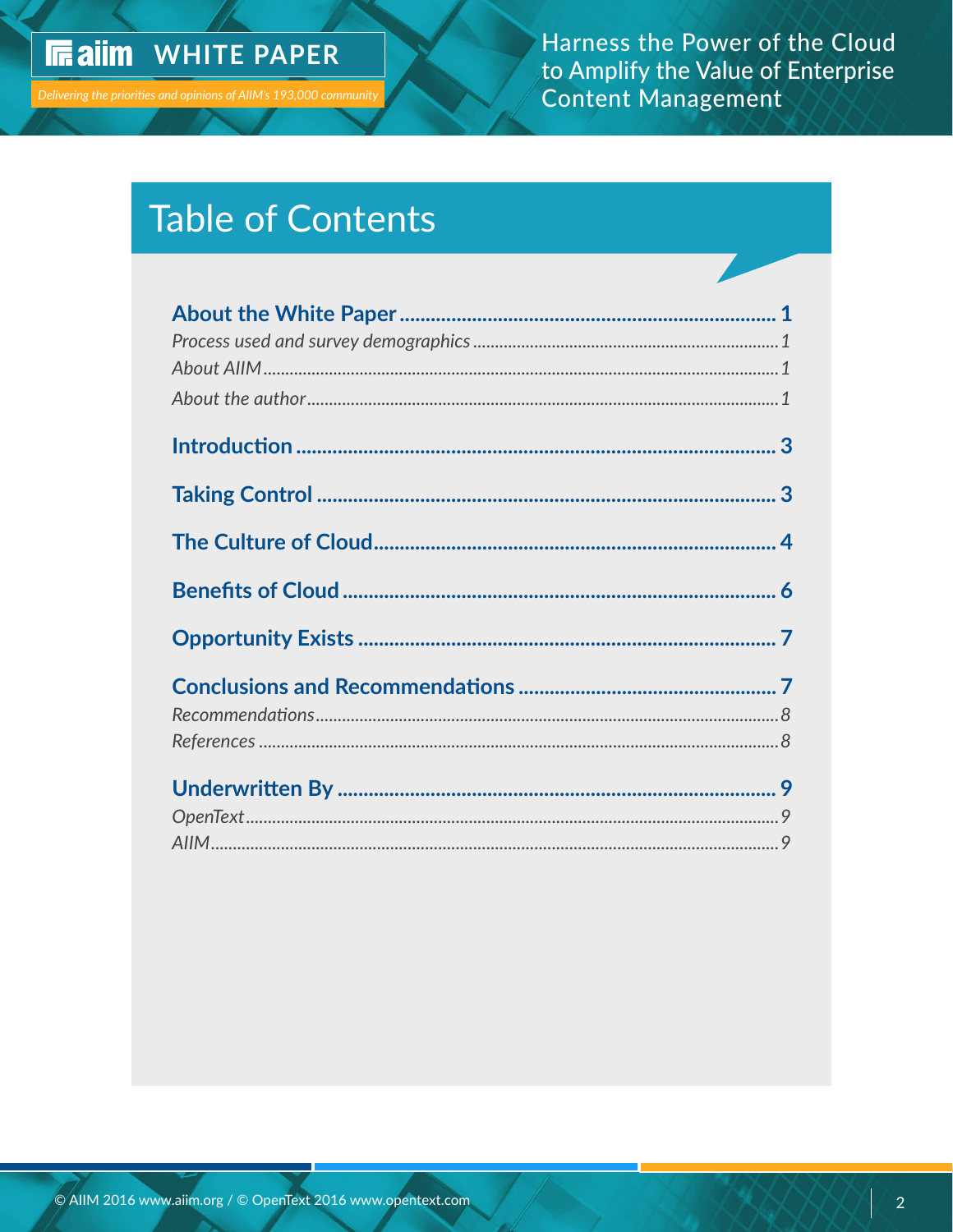#### <span id="page-3-0"></span>**In ailm WHITE PAPER**

**Delivering the priorities and opinions of AIIM's** 

### Harness the Power of the Cloud to Amplify the Value of Enterprise Content Management



## Introduction

As cloud applications continue to mature in both feature and security strength, business leaders are becoming more comfortable with making them part of their digital transformation strategy. The discussion is now turning from "should we use cloud" to "how and where can we best use cloud."

In today's digital world, remaining competitive and relevant requires agility and the ability to meet your customers' needs in near real time. When information or action is required, those who have the ability to respond immediately and provide that information gain clear competitive advantage. Enter ECM:

- 67% of organizations polled by AIIM state that ECM/DM (Document Management) is mission-critical to their responsiveness.
- 54% cite RM (Records Management) and 40% capture and workflow as mission critical
- $\blacksquare$  A third indicate they would suffer serious disruption after an outage of just 1 hour, and 58% would struggle after half a day of downtime.<sup>2</sup>

It would seem that an excellent entry point into the cloud is ECM. Sixty-seven percent of respondents indicate that ECM has mission critical status, and a third state downtime greater than an hour would cause serious disruption to the business. The extension of ECM to the cloud becomes the logical step forward for a digital transformation that ensures content is consistently available, accessible, and shareable.

AIIM Research finds that nearly three-quarters of those who have made the move to cloud are saving money, though 15% say they did not move to cloud simply to save money, instead pointing to the key benefits of improved access and collaboration.<sup>1</sup> Deploying ECM in the cloud can offer the flexibility and secure access to content that is needed, providing a means to access vital information from any device, any location, and at any time day or night.

# Taking Control

Because of the growing confidence in cloud applications, a shift is emerging where business leaders and department heads are quickly identifying impediments to their teams' effectiveness, and are not hesitating to introduce cloud-based technology to enhance their departmental operations.

They are starting to recognize that the cloud is not just about storage, cost savings, mobile access and flexibility. Deploying ECM in the cloud represents a unique opportunity to rethink and reconfigure how business processes can evolve to be cloud enabled, which has the potential to enhance personal productivity and overall organization efficiency with solid governance and control.

AIIM Research finds that 73% of respondents feel that cloud providers are likely to offer better (48%) or similar security (27%) to that of their own data centers.<sup>1</sup> (Figure 1)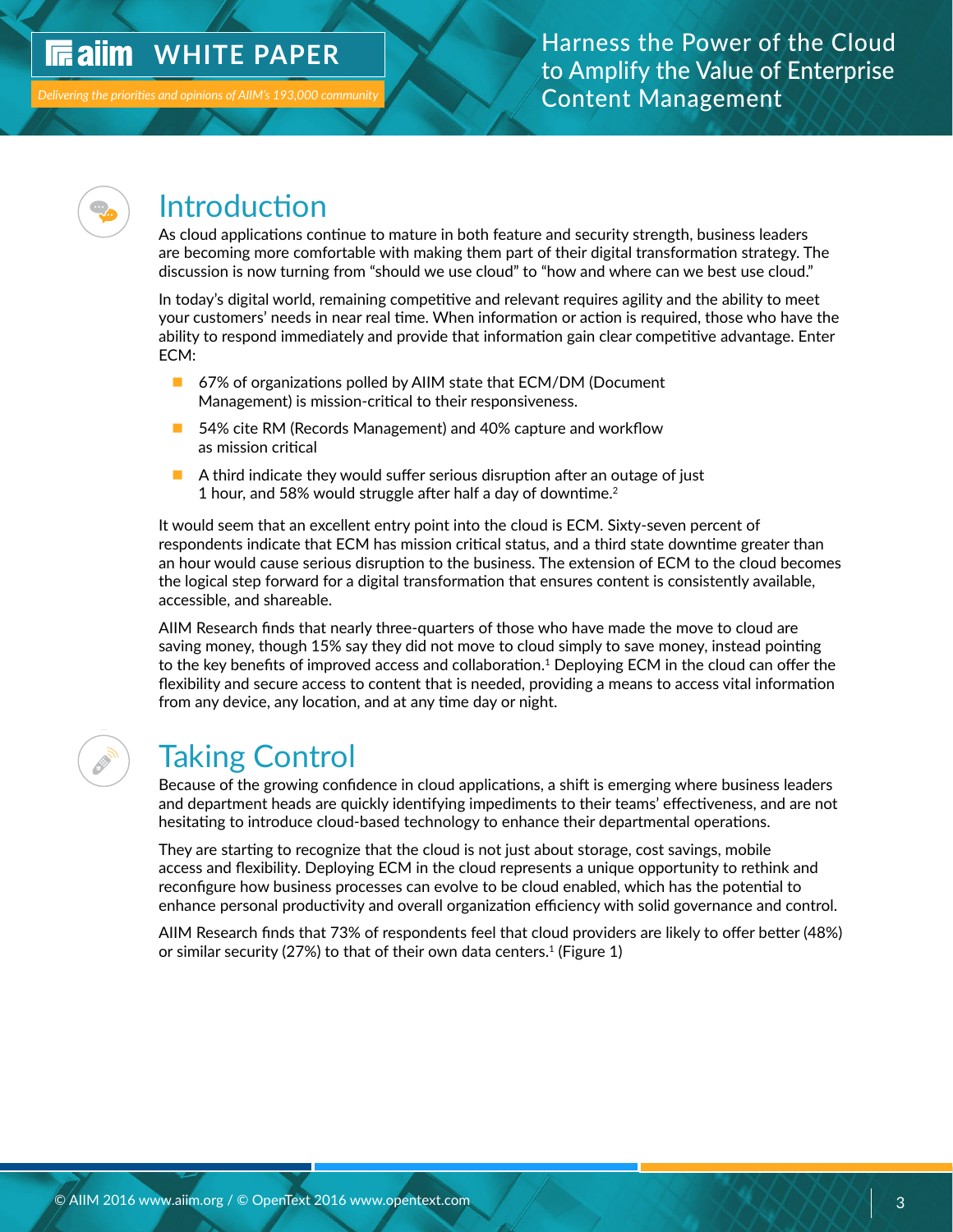<span id="page-4-0"></span>

Delivering the priorities and opinions of AIIM's 193,000 communit





It is rapidly becoming the responsibility of the department head to make the decision to use cloud and incorporate it as part of the overall operations toolkit. This does not mean IT is eliminated from the mix. IT still plays a significant role and is held responsible for incorporating and supporting cloud as part of the underlying technology infrastructure. However, incorporating cloud enables IT to focus more on business-critical operational elements including:

- **n** Systems performance for line-of-business applications
- $\blacksquare$  Working with department heads to improve and automate business processes
	- $\blacksquare$  Identifying new or emerging technologies and best practices

What this does for IT is remove or minimize the burden of server administration, storage capacity, resolving downtime, etc. IT now serves as a trusted advisor, providing technical guidance on information security and access controls. Rather than managing day-to-day routine activities like back-ups, IT is now focused on developing functional specifications aligned to business requirements, evaluating potential technology solutions, and ensuring they align with corporate IT strategy.  $\,$  $\frac{1}{2}$ give best-of-both is reflicted.

# The Culture of Cloud

Moving toward cloud as part of an enterprise information ecosystem is a major change for any organization, one that comes with inherent cultural reluctance. However, as the user community and department heads become more comfortable with cloud, cultural adoption takes hold and and department neads second more connormable with elocid, called a dooption takes hold and the transition becomes much smoother. The result is a shift from reluctance and objections to embracement and suggestions for extended use.

AIIM Research on Mobile and Cloud use conducted in 2015, shows that records managers and information management staff are reluctant to move content to the cloud for security reasons. That said, our survey shows that IT staff are more conservative, with those in business roles much more receptive to cloud, showing particularly strong support for a thick hybrid model of small on-prem, large cloud  $ECM<sup>1</sup>$  (Figure 2)

Easier to extend to partners and customers

Beer availability: fewer VPN and login issues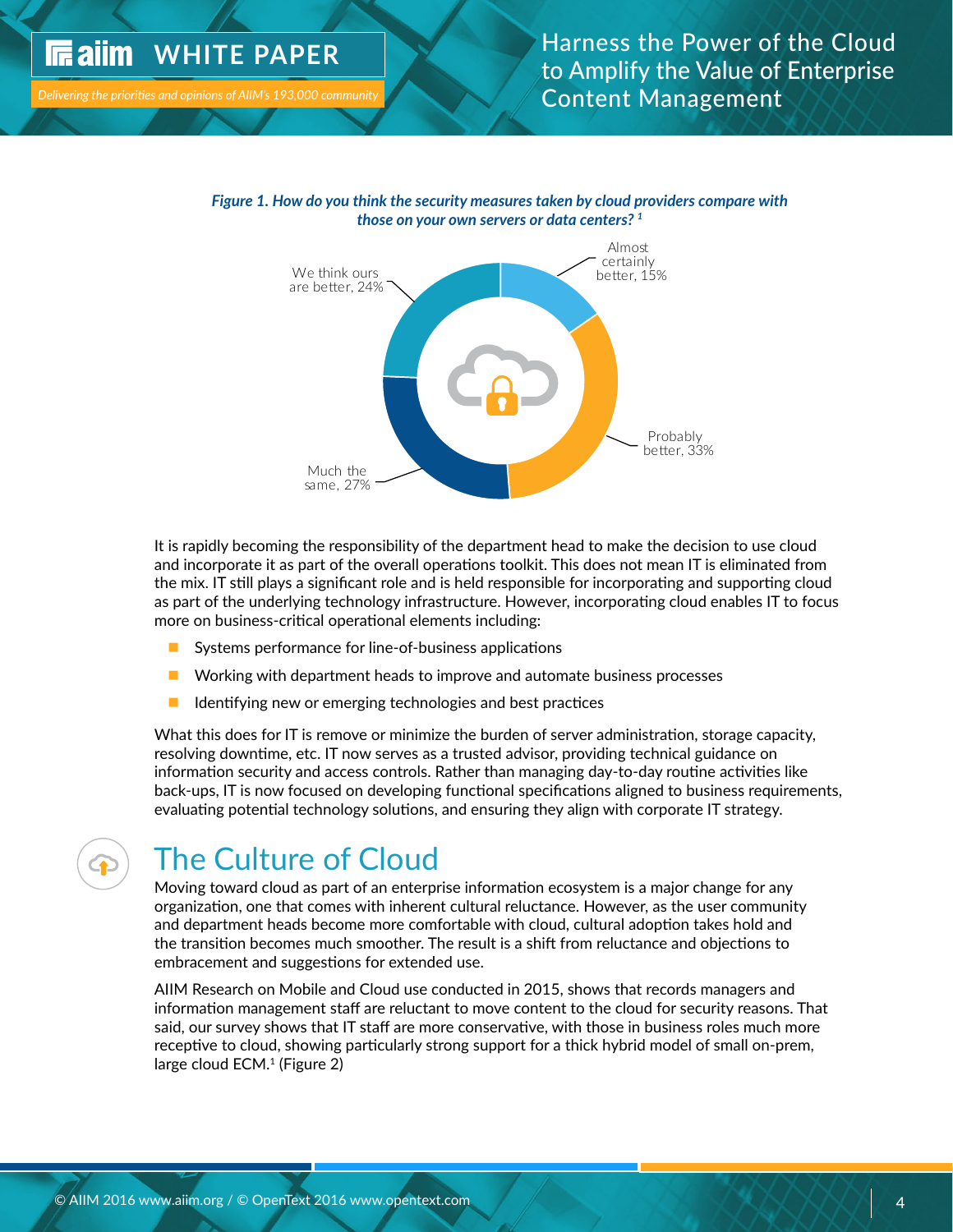#### **WHITE PAPER In ailm**

*Delivering the priorities and opinions of AIIM's 193,000 community* same, 27% Much the

### Harness the Power of the Cloud to Amplify the Value of Enterprise Content Management

#### *Figure 2. How do you feel about moving ECM/DM content to the cloud, and what is the company's view?1*



Constructing and sharing a corporate vision behind the shift to cloud, one that includes the underlying drivers and benefits of cloud adoption, is essential to the success of change management. These elements must be integrated with early user activity and related processes with a focus on how it will impact not only the organization, but the individual as well.  $\;$ 

Security and control concerns must be identified and addressed in order to alleviate resistance. Cloud should be viewed as a "process enabler," putting content in motion as an active business element, rather than treating it as a static element to be searched for and found.

ECM in the cloud should be positioned as a way to open up opportunities for extending ECM by adding new capabilities and features, like file sync and share for easier access to content beyond the firewall. Additionally, the fact that cloud minimizes the need for IT support allows the business to  $r$ eallocate IT resources that were supporting  $\mathsf{ECM}$  to more strategic projects. Easier to extend to partners and customers

When positioned in this way, businesses and users come to realize the benefits of cloud. For example, vital business information can be captured at first touch, then quickly and securely brought into the information management environment, not just for storage, but also for action.

Let's consider insurance claims: when disaster strikes, claims adjusters are dispatched into the field to assess damage and initiate the claims process. Information is gathered, photos and videos are taken and reports are filled out. Traditionally, these actions would take place on-site and then the adjuster would go to a physical office to upload the information into the company's systems. Using the cloud, this information can be uploaded in the field, right from the disaster site. The uploaded information triggers the claims process – rules-based workflow – and the review cycle begins. If all criteria are met, and there are no exceptions, a check or electronic deposit can be made within hours, rather than days or weeks.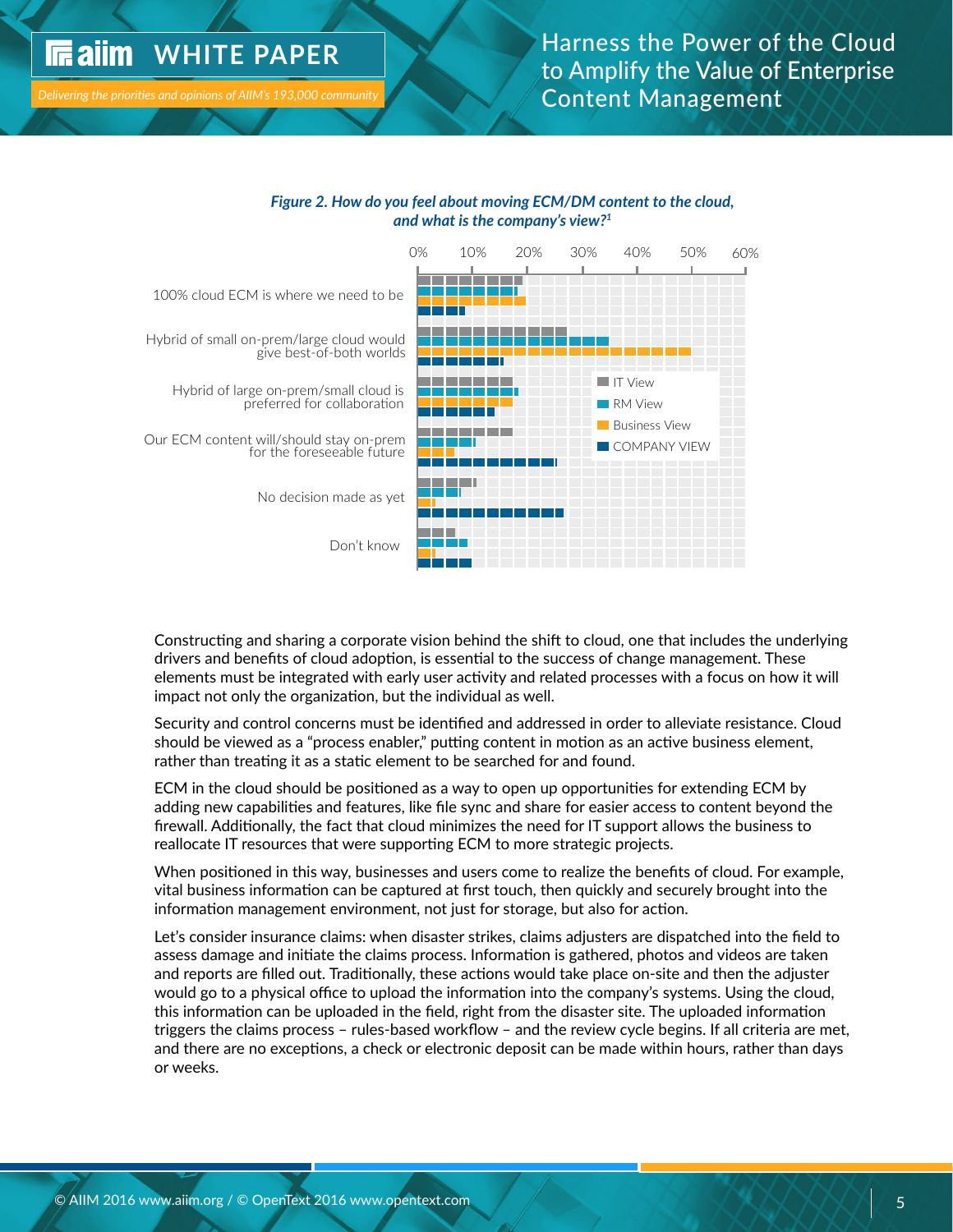## <span id="page-6-0"></span>*IRaim WHITE PAPER*



# Benefits of Cloud

Cloud should no longer be seen as merely another deployment option for ECM. It should be seen as part of a larger content management strategy that rolls in elements such as disaster preparedness and recovery, cost savings, uptime, security, etc. It can also be used to help promote and drive the adoption of ECM, as use of the cloud is becoming second nature for many in their personal lives. It is adoption of ECM, as use of the cloud is becoming second nature for many in their personal lives. It is common to use cloud-based social apps to communicate and share with family and friends. In other words, collaborate across distance and device. give best-of-both worlds

Much the same, 27%

AIIM Research finds that simpler and more effective collaboration is a key operational benefit identified by our cloud ECM users. Collaboration via the cloud allows content to be accessed, shared, and work-flowed from any location, on any device. In particular, the cloud extends these advantages to partners and customers outside of the firewall without the need to set up VPNs and secure gateways. (Figure 3)

Personal productivity, unlimited availability, easy accessibility, and various functional capabilities that enable users to be more efficient and effective can and should be demonstrated as part of a user and should be adoption initiative, yet there are additional business benefits to be realized in IT, as well. Keeping ECM current and managing things like upgrades while remaining responsive to your users' needs often eats up budgets and project timelines. Deploying ECM in the cloud frees IT from the management and deployment of upgrades and enhancements. They are now centrally deployed and managed by the cloud provider. This not only frees up IT personnel to focus on more vital aspects of the business, it also ensures the latest versions are in place across the enterprise.





#### *Figure 3. What have been the biggest operational benefits for you from cloud-based systems?1*

No, on-prem is sll live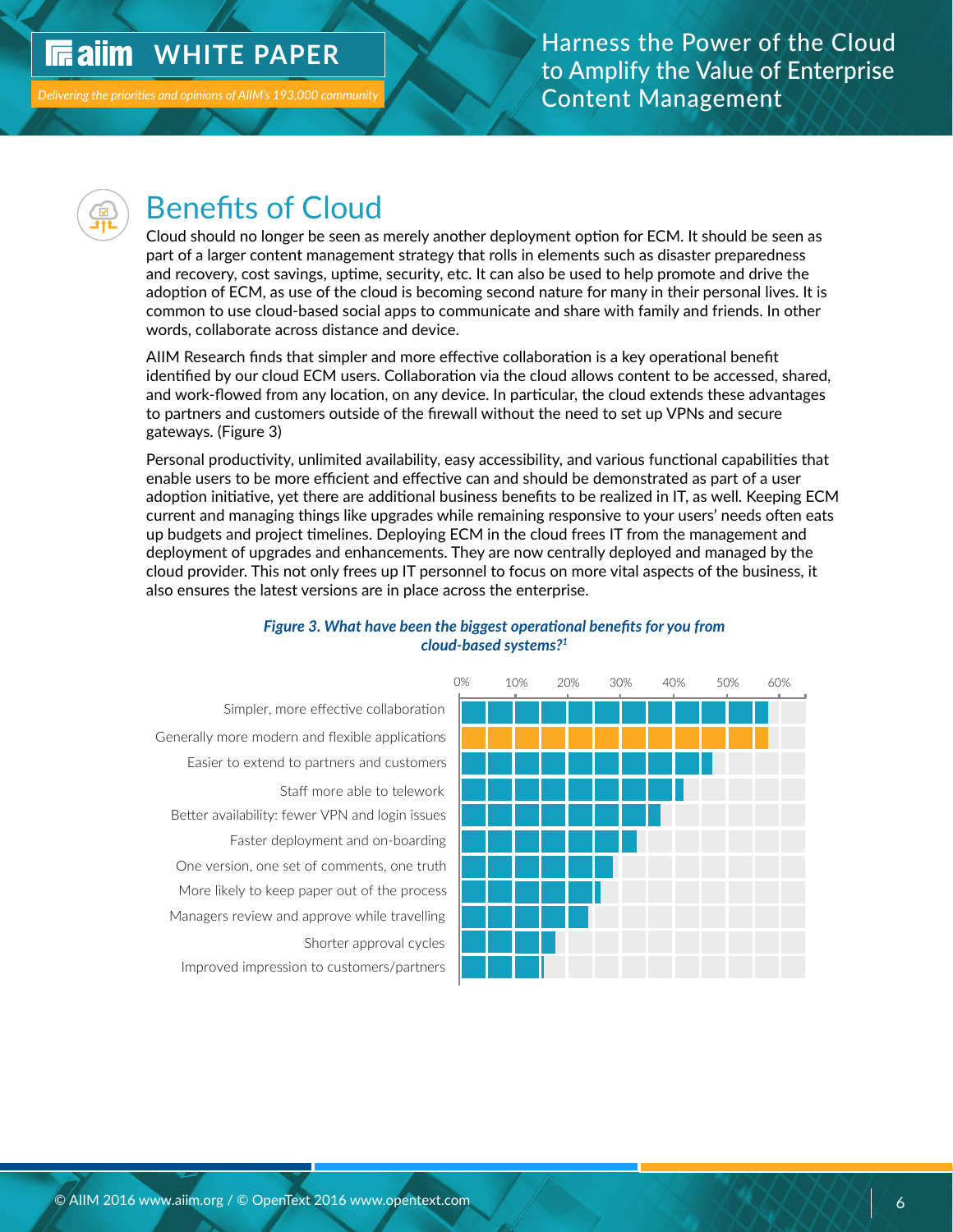#### <span id="page-7-0"></span>**IF** aiim WHITE PAPER

Delivering the priorities and opinions of AIIM's 193,000 community

Generally more modern and flexible applicaons



## ) Opportunity Exists

Staff more able to telework

 $\overline{\phantom{a}}$  Of those polled by AIIM, 18% report that they have reduced staffing and lowered costs, while 26% report just reduced costs - adding up to a combined 44% reporting cost savings as a result of cloud. In addition, 24% are spending the same or less than before, although not achieving their planned reductions.(Figure 4) Savings from deploying ECM in the cloud may depend on the alternative of reductions. The exploring in our deploying ECM in the cloud may depend on the alternative of<br>Increased equipment spending in-house along with more infrastructure staff, compared to actually turning off existing servers and reducing existing support teams.



# Conclusions and Recommendations

It is said that information is the new currency in a digital world. Those that have timely access to it gain competitive advantage in responding to current clients and creating new business opportunities. The key to achieving this requires a holistic ECM foundation that can provide a common platform for sharing, collaboration, and analyzing content in ways that enhance its value and maximize its use.

At the same time, this ECM environment must support risk mitigation through proper governance, compliance, and security protocols. It's becoming ever-more apparent that on premise deployments no longer have the agility and reach to meet the needs of tomorrow's enterprise as they struggle with procurement delays, CAPEX budget limits, scarce IT staff resources, scope creep, and the high expectations and limited patience of today's user community. The reality of this makes ECM in the cloud an extremely attractive solution.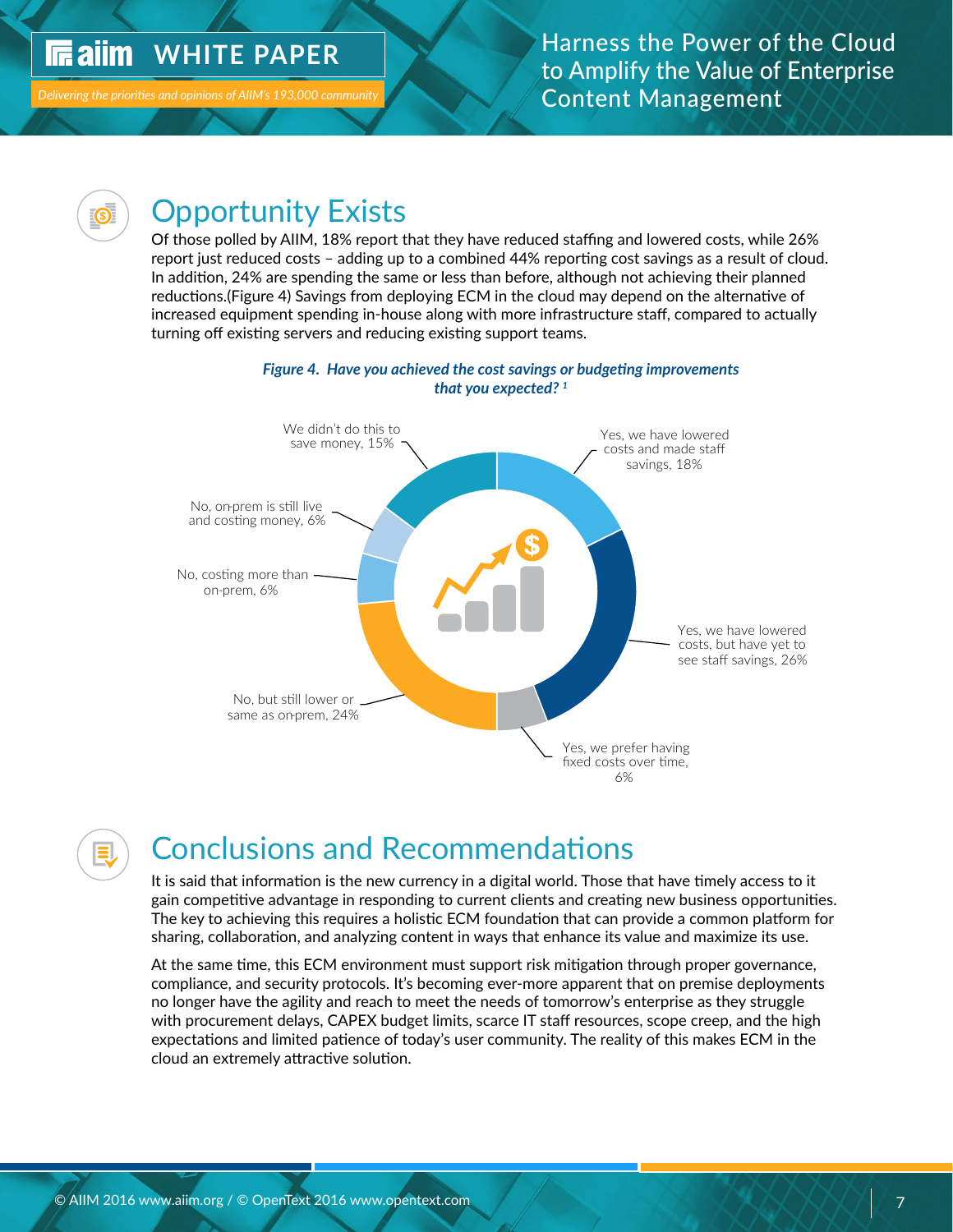#### <span id="page-8-0"></span>**In ailm WHITE PAPER**

### Harness the Power of the Cloud to Amplify the Value of Enterprise Content Management

# Recommendations

Mobility, file sync and share, and integration into varied leading business applications in support of your digital transformation strategy is not only conceivable, they are achievable with cloud based ECM. The key is to identify areas of opportunity to securely extend your ECM environment. Ask tough questions such as why are we doing things this way, and how can cloud with file sync and share enable us to do it more efficiently and effectively? What business problem are we solving, and is this the real business problem or a symptom of an underlying problem? Look for opportunities in the following areas with ECM in the cloud:

#### Content Access

Access to, and interaction with, any content type, anywhere, at any time, on any device, supports and enables collaboration between workers and interactions with partners and suppliers outside of the corporate firewall.

### **Optimization**

Rapid deployment of a common content management system optimized for maximum business results ensures the latest product versions are in place across the enterprise at all times.

### Engagement

Ability to comment, share, edit, view, and annotate content by internal and external parties streamlines operational efficiencies and increases effectiveness.

### **Scalability**

Expansion from basic content management to highly targeted solutions such as case, governance, and industry specific solutions ensures the level of functionality is where you need it, when you need it.

#### Agility

Enable organizational elasticity for faster turn around and business agility to meet the growing demands created by both customers and users.

#### **Security**

Controlled access and monitoring capabilities prevent unauthorized access while recording all activities related to business content.

## References

1 AIIM Industry Watch titled "Mobile and Cloud: accessing, capturing and processing content"

2 AIIM Industry Watch titled "ECM Decisions – strategic options for managing, accessing and preserving content"